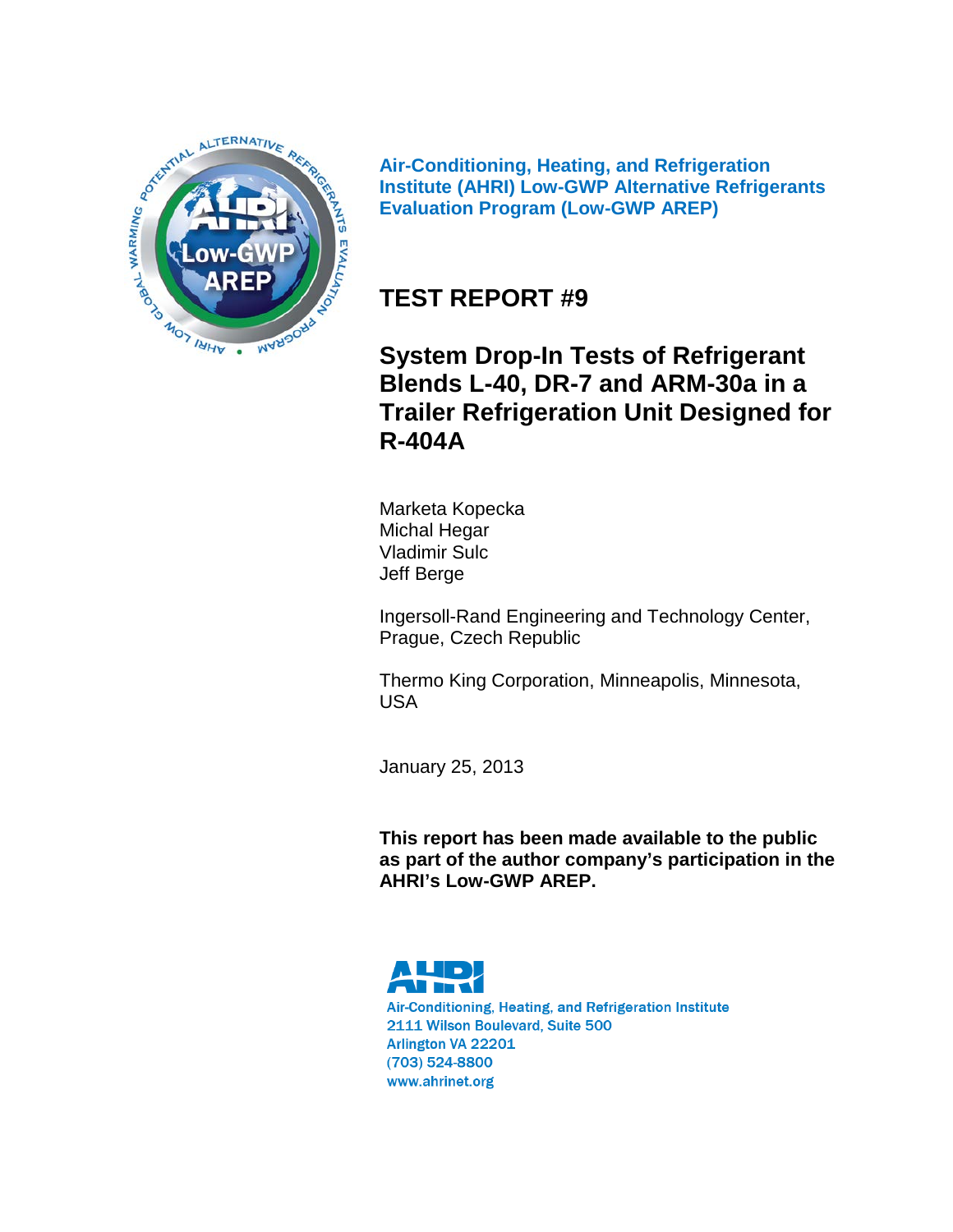List of Tested Refrigerants' Compositions (Mass%)

| ARM-30a | R-32/R-1234yf (29/71)                          |
|---------|------------------------------------------------|
| DR-7    | R-32/R-1234yf (36/64)                          |
| $L-40$  | R-32/R-152a/R-1234yf/R-1234ze(E) (40/10/20/30) |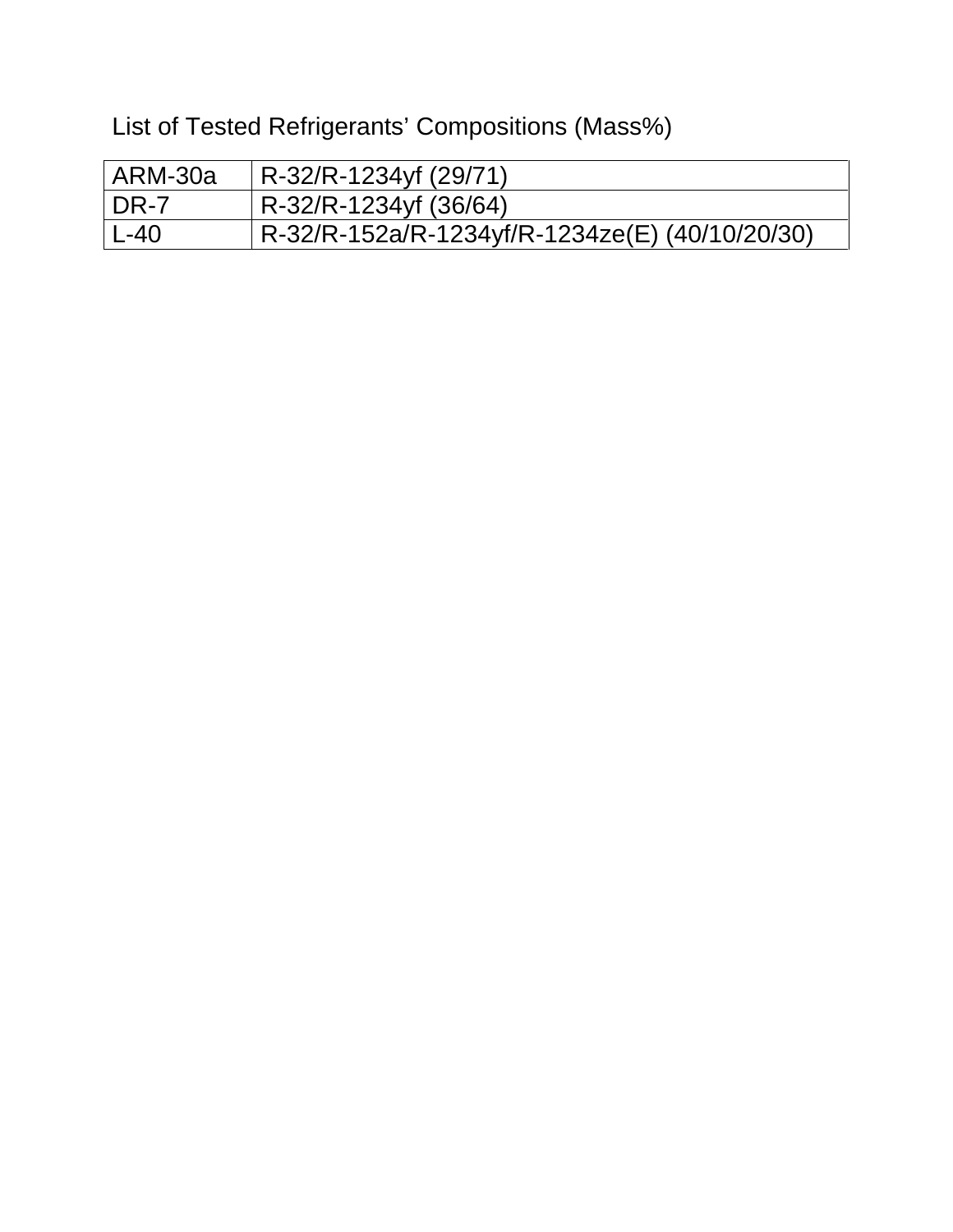



## **1. Introduction:**

This report presents the results of the cooling performance drop-in tests on a typical Thermo King trailer refrigeration unit with refrigerant R-404A as a baseline and three alternative blends.

The alternative refrigerants involved in this evaluation are listed below:

| Alternative (Manufacturer): L-40 |         | (Honeywell) |
|----------------------------------|---------|-------------|
|                                  | DR-7    | (DuPont)    |
|                                  | ARM-30a | (Arkema)    |

Cooling capacity tests were performed in June and July 2012 in a calorimeter cell at Ingersoll-Rand's Engineering and Technology Center in Prague, Czech Republic. The calorimeter cell in the Technology Center is an isothermal chamber designed for measuring cooling capacities of truck and trailer units in accordance with AHRI Standard 1110-2006.

## **2. Details of Test Setup:**

l

The unit tested was a Thermo King SLX-300 trailer refrigeration unit and it employs R-404A as the refrigerant. The unit's rated net cooling capacities at high speed engine operation under the following  $ATP<sup>1</sup>$  conditions are: 15 kW at 30 °C ambient/0 °C evaporator return air temperatures and 8.1 kW at 30 °C ambient/-20 °C evaporator return air temperatures. The unit works with a Thermo King open-shaft 4 cylinder reciprocating compressor with a displacement of 492 cm<sup>3</sup> (30 cu in). The compressor is driven from a diesel engine, which is integrated in the unit. All tests were performed with the Thermo King standard 35 cSt polyol ester compressor lubricant. The oil and filter drier were changed at the end of testing for each refrigerant.

The tested unit is installed in the test chamber and the lab technology maintains required temperatures inside and outside the chamber. The calorimetric chamber thermal losses are determined before the testing is initialized. During the cooling mode the tested unit dissipates heat generated by electric heaters with fans, which are controlled in order to achieve the requested temperatures. After temperature conditions are stabilized, the cooling capacity is determined from the measured input power to the fans/heaters and thermal losses through chamber walls. The cooling capacity is calculated within a measurement uncertainty of  $\pm 2$  % from measured values.

The cooling capacity tests were performed on the SLX-300 operating on high-speed and lowspeed engine modes for standard transport refrigeration rating temperature conditions presented in Table 1. Tests were carried out in compliance with requirements defined in AHRI Standard 1110-2006 and cooling capacities are reported under the standard ratings conditions. Cooling capacities are also reported under ATP rating conditions for mechanically refrigerated equipment.

 $^1$  Agreement on the International Carriage of Perishable Foodstuffs and on the Special Equipment to be Used for Such Carriage (ATP). UNECE Transport Division publication ECE/TRANS/219.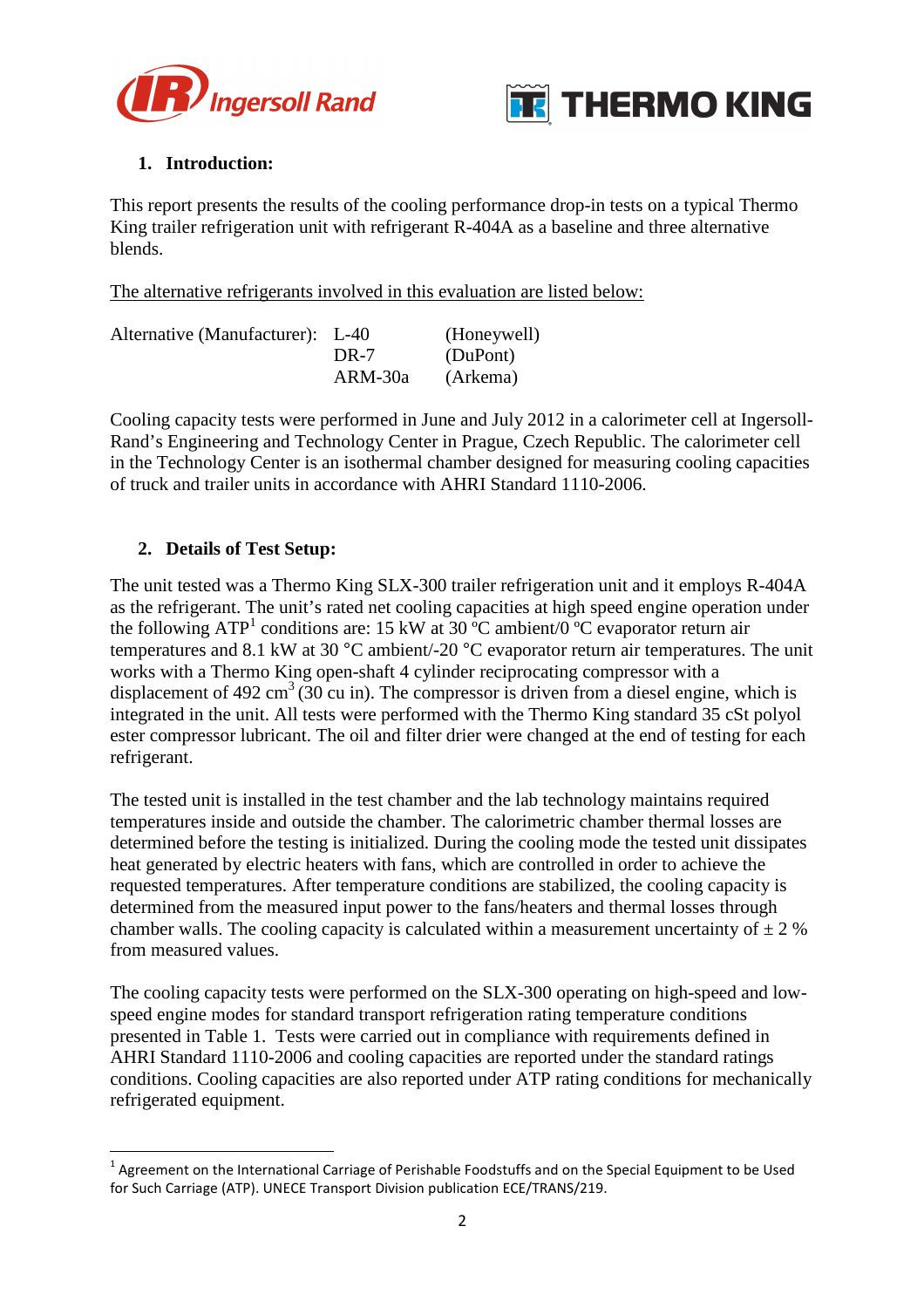



| Temperature (CAIT)        | Condenser Air Inlet             | <b>Evaporator Air Inlet</b><br>Temperature (EAIT) |                                 | Note:                 |
|---------------------------|---------------------------------|---------------------------------------------------|---------------------------------|-----------------------|
| $\lceil{^{\circ}C}\rceil$ | $\lceil \, \mathrm{PFI} \rceil$ | $\lceil{^{\circ}C}\rceil$                         | $\lceil \, \mathrm{PFI} \rceil$ |                       |
| 37.8                      | 100.0                           | 1.7                                               | 35.0                            | <b>AHRI</b> condition |
| 37.8                      | 100.0                           | $-17.8$                                           | 0.0                             | <b>AHRI</b> condition |
| 37.8                      | 100.0                           | $-28.9$                                           | $-20.0$                         | Added test point      |
| 30.0                      | 86.0                            | $\mathbf{0}$                                      | 32.0                            | ATP condition         |
| 30.0                      | 86.0                            | $-10.0$                                           | 14.0                            | Added test point      |
| 30.0                      | 86.0                            | $-20.0$                                           | $-4.0$                          | ATP condition         |

Table 1: Test temperature conditions

The refrigeration system cycle diagram and probe placements are illustrated in Figure 2. All drop-in tests were conducted with the alternative refrigerants placed in the representative unit with no system modifications except for refrigerant charge and thermal expansion valve adjustments.



Figure 1: The refrigeration cycle diagram and probe placement

Measurement instrumentation: Temperature sensors Pt 100, T 1025 and T 1027 class A Pressure transducers DMP 331 and DMP 333

The Technology Center has ISO 9001 certification. All the testing equipment and measuring devices used are regularly inspected and calibrated.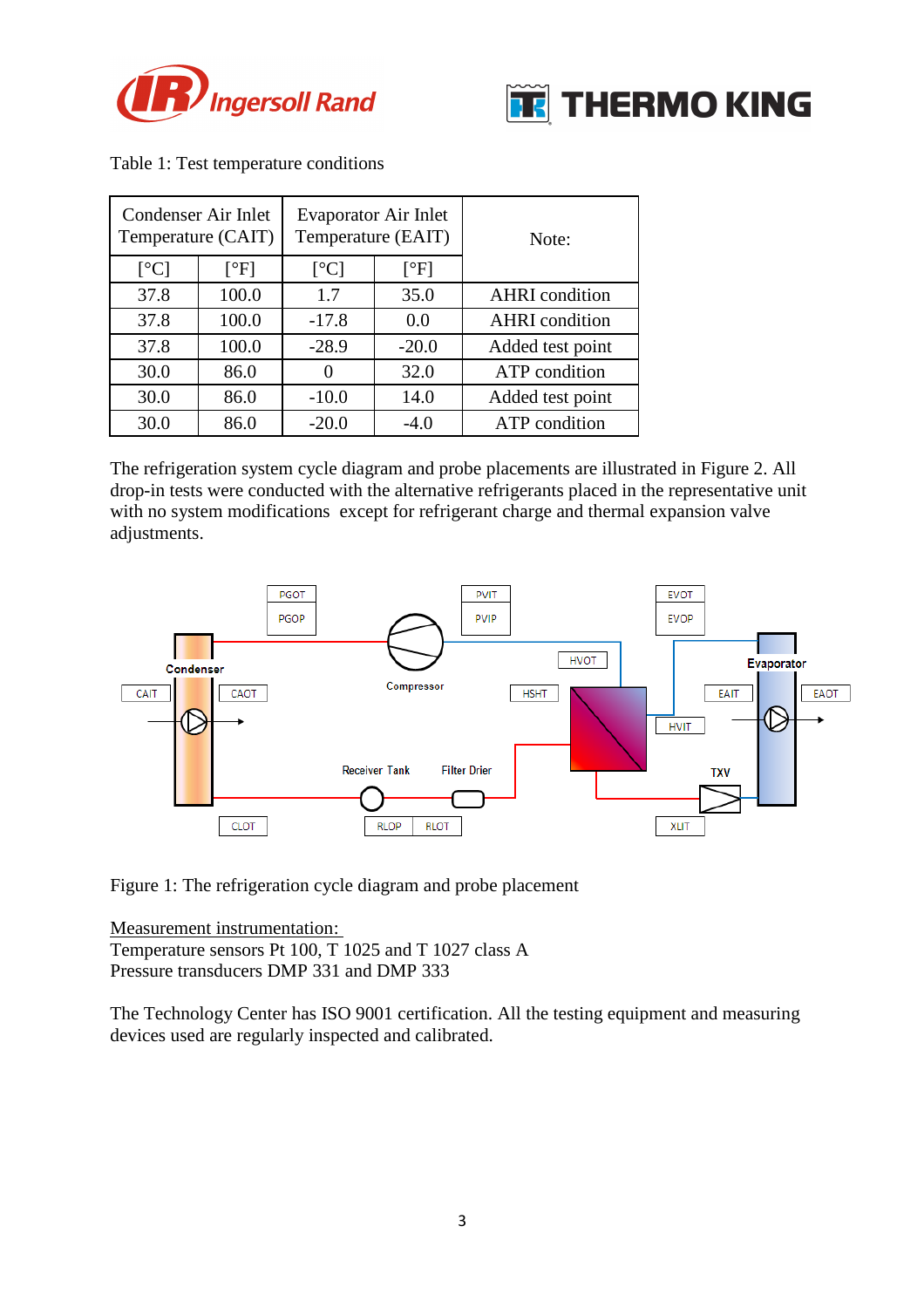



#### Testing sensors nomenclature:

| <b>CAIT</b> | Condenser Air Inlet Temperature                 |
|-------------|-------------------------------------------------|
| <b>CAOT</b> | Condenser Air Outlet Temperature                |
| <b>CLOT</b> | <b>Condenser Liquid Outlet Temperature</b>      |
| <b>EAIT</b> | <b>Evaporator Air Inlet Temperature</b>         |
| <b>EAOT</b> | <b>Evaporator Air Outlet Temperature</b>        |
| <b>EVOP</b> | <b>Evaporator Vapor Outlet Pressure</b>         |
| <b>EVOT</b> | <b>Evaporator Vapor Outlet Temperature</b>      |
| <b>ESHT</b> | <b>Evaporator Superheat Temperature</b>         |
| <b>HSHT</b> | <b>Heat Exchanger Superheat Temperature</b>     |
| <b>HVIT</b> | Heat Exchanger Vapor Inlet Temperature          |
| <b>HVOT</b> | Heat Exchanger Vapor Outlet Temperature         |
| <b>PGOP</b> | <b>Compressor Gas Outlet Pressure</b>           |
| <b>PGOT</b> | <b>Compressor Gas Outlet Temperature</b>        |
| <b>PSHT</b> | <b>Compressor Superheat Temperature</b>         |
| <b>PVIP</b> | <b>Compressor Vapor Inlet Pressure</b>          |
| <b>PVIT</b> | <b>Compressor Vapor Inlet Temperature</b>       |
| <b>RLOP</b> | Receiver Liquid Outlet Pressure                 |
| XLIT        | <b>Expansion Valve Liquid Inlet Temperature</b> |

The tested unit was charged with R-404A according to the unit specification and the thermal expansion valve (TXV) setting was verified. After the nominal cooling capacity was verified at ATP standard rating conditions (-20 °C temperature inside the chamber and 30 °C ambient temperature) on high-speed engine mode, cooling capacity tests were performed at high and low engine speed modes under the temperature conditions shown in Table 1. Diesel fuel consumption was measured for all tested conditions.

After the baseline tests were completed, the R-404A refrigerant was recovered, the filter drier and oil were changed, and the unit was then charged with L-40 refrigerant. The L-40 charge and TXV position were adjusted at ATP standard rating conditions (-20 °C temperature inside the chamber and 30 °C ambient temperature) on high-speed engine mode in order to achieve optimal cooling capacity before repeating the R-404A test conditions. The L-40 test procedure was repeated for DR-7 and ARM-30a refrigerants.

### **3. Results**

The following tables and charts present a comparison summary of the results calculated from measurements. The TXV was adjusted with focus on optimal performance at ATP typical rating conditions. The refrigerant properties were provided by Honeywell (L-40), DuPont (DR-7) and Arkema (ARM-30a). The evaporator superheat temperature, ESH, is calculated as a difference between the temperature measured at the evaporator outlet, EVOT, and evaporating temperature,  $EVOT<sub>sat</sub>$ . The evaporating temperature,  $EVOT<sub>sat</sub>$ , is a function of the evaporating pressure, EVOP, and therefore the NIST database REFPROP version 8 was used for the correct determination of evaporating and condensing temperatures.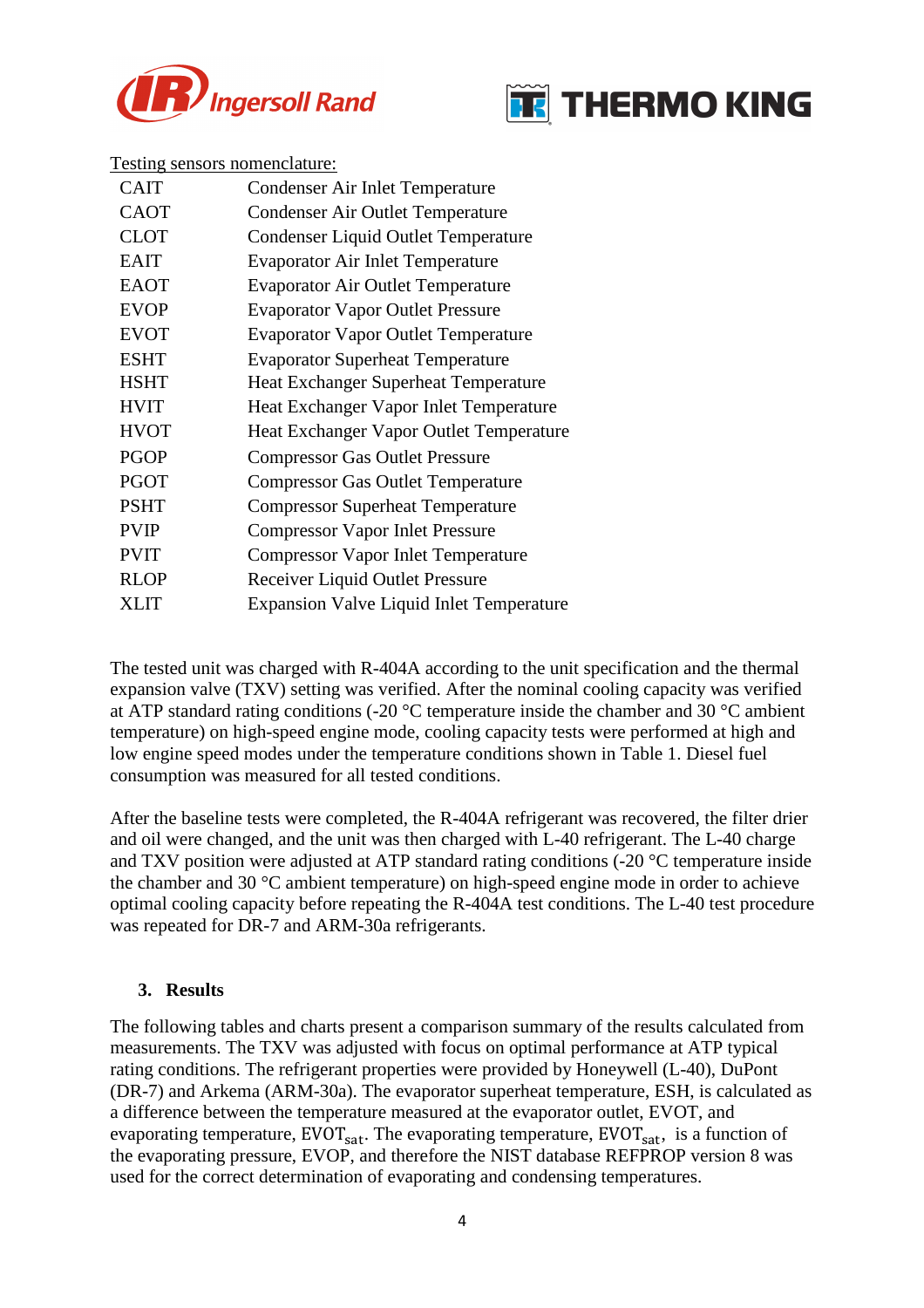



The net cooling capacity was determined from measured input power of fans/heaters and thermal losses through the chamber walls. Table 2 shows the comparison of L-40 main parameters relative to the R-404A baseline. Table 3 shows the comparison of DR-7 relative to the R-404A baseline and Table 4 shows the comparison of ARM-30a relative to the R-404A baseline. The following calculations were employed for determination of differences and ratios relative to R-404A for all alternative refrigerants.

Evaporator temperatures difference:  $d(EVOT_{sat}) = (EVOT_{sat})_{Alt} - (EVOT_{sat})_{R-404A}$  [°F] Evaporator superheating difference:  $d(ESH) = ESH<sub>Alt</sub> - ESH<sub>R-404A</sub>$  [<sup>o</sup>F] Condensing temperatures difference:  $d(PGOT_{sat}) = (PGOT_{sat})_{Alt} - (PGOT_{sat})_{R-404A}$  [<sup>o</sup>F] Suction pressures difference:  $d(PVIP) = PVIP<sub>Alt</sub> - PVIP<sub>R-404A</sub>$  [psia] Suction temperatures difference:  $d(PVIT) = PVIT_{Alt} - PVIT_{R-404A}$  [°F] Discharge pressures difference:  $d(PGOP) = PGOP<sub>Alt</sub> - PGOP<sub>R-404A</sub>$  [psia] Discharge temperatures difference:  $d(PGOT) = PGOT_{Alt} - PGOT_{R-404A}$  [°F] Diesel consumption ratio:  $_{R} = (C_{D})_{Alt}/(C_{D})_{R-404A}$  [-] Net cooling capacity ratio:  $D_R = (Q_0)_{Alt} / (Q_0)_{R-404A}$  [-1] Refrigerant charge ratio:  $R = (Change)_{Alt} / (Change)_{R-404A}$  [-] Energy efficiency ratio: <u>Qo</u>  $\frac{Q_{\rm 0}}{C_{\rm D}}$ R  $=\left(\frac{Q_{o}}{C_{D}}\right)$ Alt  $\left(\frac{Q_0}{C_0}\right)$  $\frac{Q_{\rm o}}{C_{\rm D}}$ R-404A  $\left/ \left( \frac{\mathcal{Q}_0}{C_D} \right)$  [-]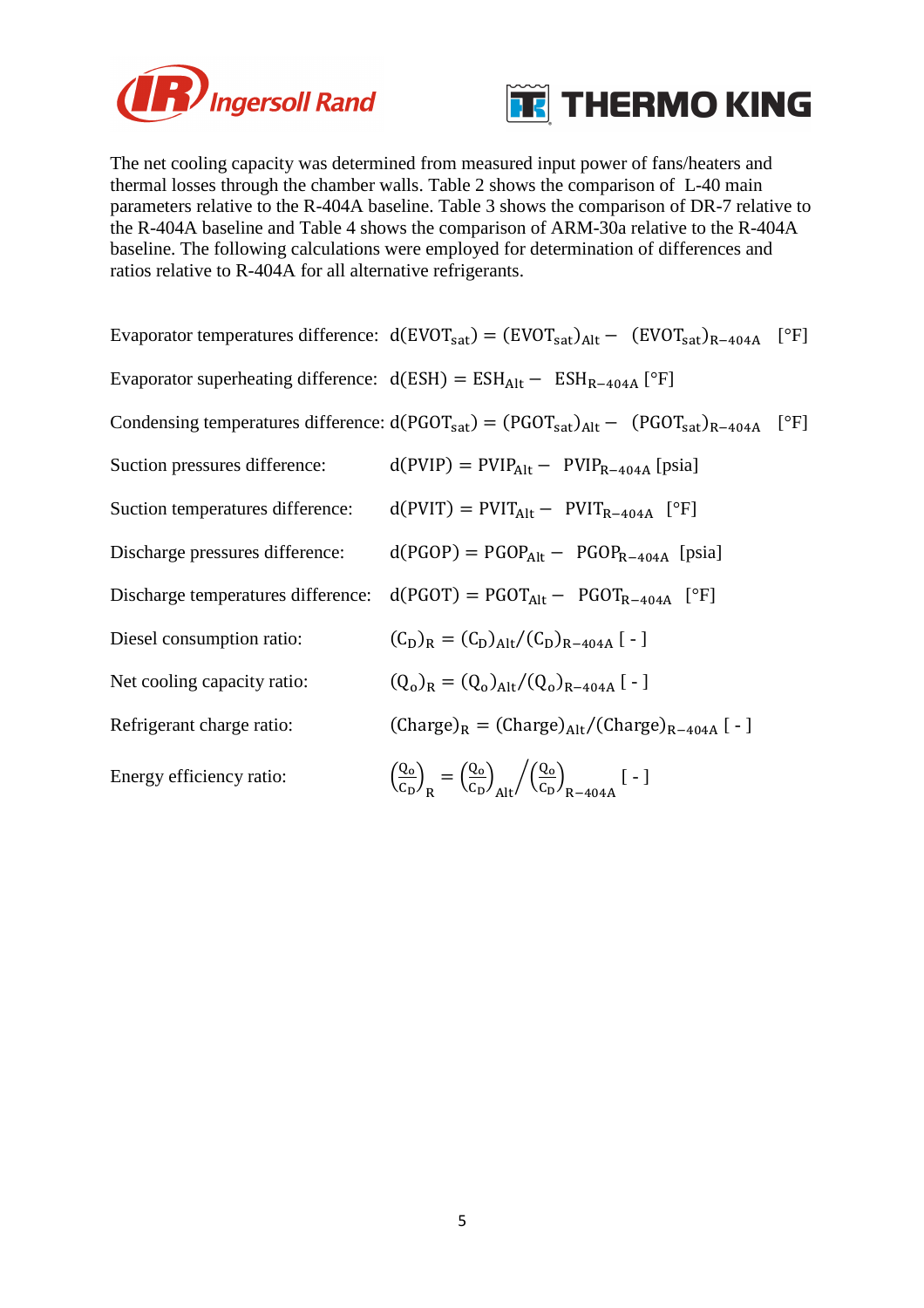



Table 2: Comparison of main parameters for system charged L-40 relative to R-404A.

| Comparison of L-40 relative to R-404A |                   |                         |                         |        |             |                   |         |         |         |         |                        |                                                                                                                                                                                                                                                                                                                                                                                                                                                                                                                                                                                         |                        |  |
|---------------------------------------|-------------------|-------------------------|-------------------------|--------|-------------|-------------------|---------|---------|---------|---------|------------------------|-----------------------------------------------------------------------------------------------------------------------------------------------------------------------------------------------------------------------------------------------------------------------------------------------------------------------------------------------------------------------------------------------------------------------------------------------------------------------------------------------------------------------------------------------------------------------------------------|------------------------|--|
|                                       | <b>Conditions</b> |                         | Evaporator<br>Condenser |        |             | <b>Compressor</b> |         |         |         |         | <b>Unit Parameters</b> |                                                                                                                                                                                                                                                                                                                                                                                                                                                                                                                                                                                         |                        |  |
| CAIT                                  | <b>EAIT</b>       | Engine<br>speed<br>mode | $d$ (EVOT sat)          | d(ESH) | d(PGOT sat) | d(PVIP)           | d(PVIT) | d(PGOP) | d(PGOT) | Cd R    | $Qo_R$                 | Charge_R                                                                                                                                                                                                                                                                                                                                                                                                                                                                                                                                                                                | $(Qo/Cd)$ <sub>R</sub> |  |
| [°F]                                  | [°F]              | $[\cdot]$               | [°F]                    | [°F]   | [°F]        | [psia]            | [°F]    | [psia]  | [°F]    | $[ - ]$ | $[\cdot]$              | $[\cdot] % \centering \includegraphics[width=0.9\columnwidth]{figures/fig_10.pdf} \caption{The graph $\mathcal{N}_1$ is a function of the number of~\textit{N}_1$-error of the number of~\textit{N}_2$-error of the number of~\textit{N}_1$-error of the number of~\textit{N}_2$-error of the number of~\textit{N}_1$-error of the number of~\textit{N}_2$-error of the number of~\textit{N}_1$-error of the number of~\textit{N}_2$-error of the number of~\textit{N}_1$-error of the number of~\textit{N}_2$-error of the number of~\textit{N}_1$-error of the number of~\textit{N}_$ | $[\cdot]$              |  |
| 100,0                                 | $-20,0$           | <b>LS</b>               | 6,5                     | $-0,9$ | 0,7         | $-4,3$            | 8,5     | $-2,8$  | 54,0    | 0,94    | 0,81                   | 0,83                                                                                                                                                                                                                                                                                                                                                                                                                                                                                                                                                                                    | 0,86                   |  |
| 100,0                                 | $-20,0$           | <b>HS</b>               | 7,7                     | $-1,6$ | $-0,7$      | $-3,4$            | 5,8     | $-8,4$  | 55,4    | 0,92    | 0,79                   | 0,83                                                                                                                                                                                                                                                                                                                                                                                                                                                                                                                                                                                    | 0,86                   |  |
| 86,0                                  | $-4,0$            | LS                      | 8,4                     | $-3,2$ | $-0,3$      | $-4,0$            | 3,6     | $-6,1$  | 51,5    | 0,75    | 0,92                   | 0,83                                                                                                                                                                                                                                                                                                                                                                                                                                                                                                                                                                                    | 1,23                   |  |
| 86,0                                  | $-4,0$            | <b>HS</b>               | 9,4                     | $-3,8$ | $-1,5$      | $-2,8$            | 2,9     | $-10,4$ | 51,7    | 1,02    | 0,92                   | 0,83                                                                                                                                                                                                                                                                                                                                                                                                                                                                                                                                                                                    | 0,91                   |  |
| 100,0                                 | 0,0               | LS                      | 11,7                    | $-3,1$ | 1,6         | $-1,8$            | 1,1     | 0,4     | 49,0    | 1,06    | 1,02                   | 0,83                                                                                                                                                                                                                                                                                                                                                                                                                                                                                                                                                                                    | 0,96                   |  |
| 100,0                                 | 0,0               | <b>HS</b>               | 12,2                    | $-4,5$ | 0,6         | $-1,2$            | $-0,9$  | $-3,8$  | 49,1    | 1,00    | 1,01                   | 0,83                                                                                                                                                                                                                                                                                                                                                                                                                                                                                                                                                                                    | 1,01                   |  |
| 86,0                                  | 14,0              | <b>HS</b>               | 12,7                    | $-5,8$ | 1,5         | $-0,8$            | $-10,6$ | 0,0     | 35,3    | 1,21    | 1,00                   | 0,83                                                                                                                                                                                                                                                                                                                                                                                                                                                                                                                                                                                    | 0,83                   |  |
| 86,0                                  | 14,0              | LS.                     | 12,0                    | $-5,0$ | 0,7         | $-1,9$            | $-12,6$ | $-2,7$  | 32,4    | 1,00    | 0,96                   | 0,83                                                                                                                                                                                                                                                                                                                                                                                                                                                                                                                                                                                    | 0,96                   |  |
| 86,0                                  | 32,0              | LS.                     | 16,3                    | $-5,7$ | 3,0         | 2,1               | $-22,1$ | 5,5     | 14,0    | 1,16    | 1,04                   | 0,83                                                                                                                                                                                                                                                                                                                                                                                                                                                                                                                                                                                    | 0,90                   |  |
| 86,0                                  | 32,0              | <b>HS</b>               | 16,3                    | $-6,8$ | 3,4         | 2,6               | $-18,5$ | 7,0     | 18,0    | 1,03    | 1,10                   | 0,83                                                                                                                                                                                                                                                                                                                                                                                                                                                                                                                                                                                    | 1,06                   |  |
| 100,0                                 | 35,0              | LS                      | 15,6                    | $-6,8$ | 2,6         | 1,5               | $-20,5$ | 4,1     | 19,4    | 1,05    | 1,05                   | 0,83                                                                                                                                                                                                                                                                                                                                                                                                                                                                                                                                                                                    | 1,00                   |  |
| 100,0                                 | 35,0              | <b>HS</b>               | 12,9                    | $-7,7$ | 1,8         | $-0,6$            | $-15,1$ | 0,2     | 28,3    | 0,79    | 1,04                   | 0,83                                                                                                                                                                                                                                                                                                                                                                                                                                                                                                                                                                                    | 1,32                   |  |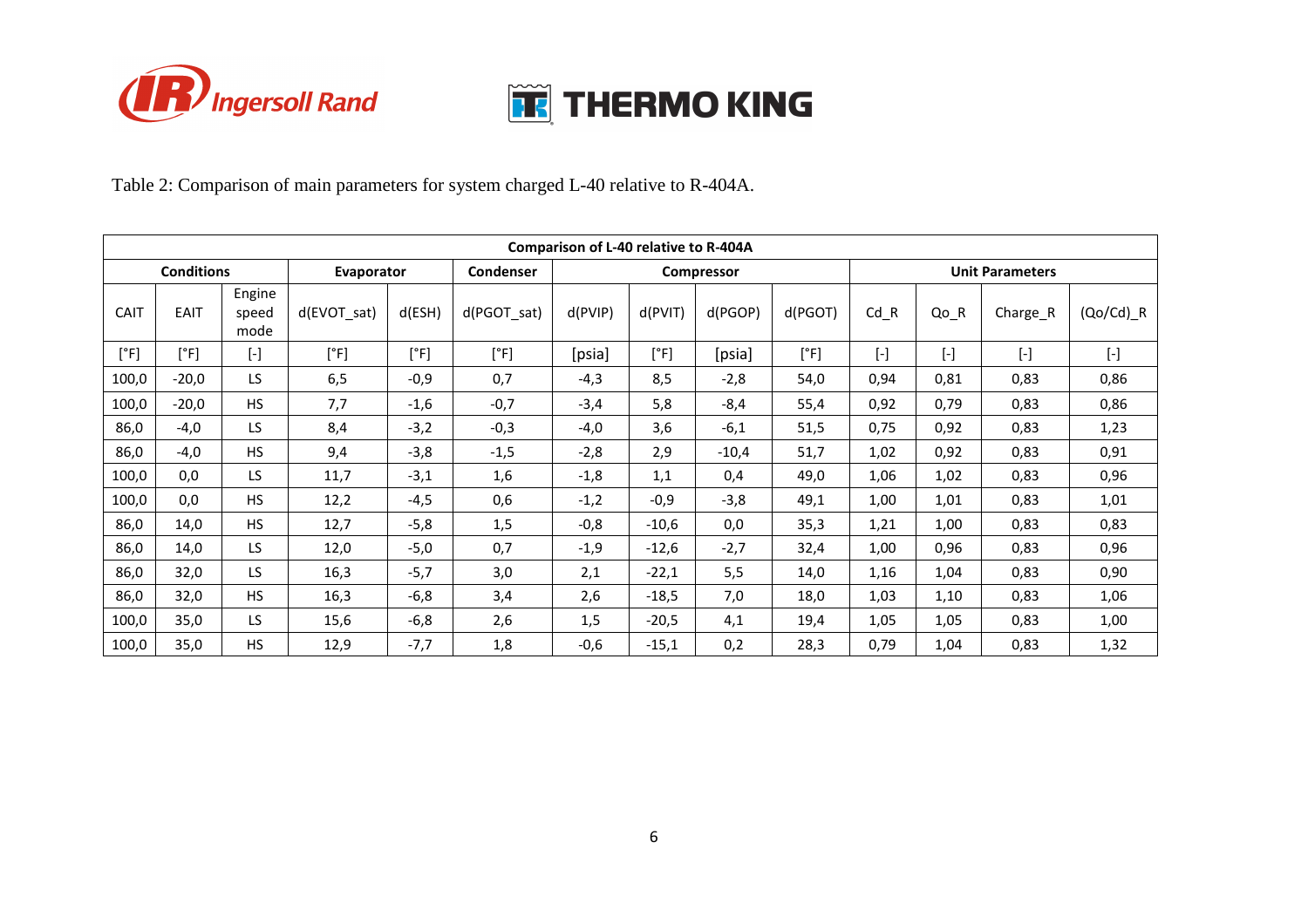



Table 3: Comparison of main parameters for system charged DR-7 relative to R-404A.

| Comparison of DR-7 relative to R-404A |                   |                         |                         |        |             |                   |         |         |         |                        |           |           |                        |
|---------------------------------------|-------------------|-------------------------|-------------------------|--------|-------------|-------------------|---------|---------|---------|------------------------|-----------|-----------|------------------------|
|                                       | <b>Conditions</b> |                         | Evaporator<br>Condenser |        |             | <b>Compressor</b> |         |         |         | <b>Unit Parameters</b> |           |           |                        |
| <b>CAIT</b>                           | <b>EAIT</b>       | Engine<br>speed<br>mode | d(EVOT sat)             | d(ESH) | d(PGOT sat) | d(PVIP)           | d(PVIT) | d(PGOP) | d(PGOT) | $Cd_R$                 | $Qo_R$    | Charge_R  | $(Qo/Cd)$ <sup>R</sup> |
| [°F]                                  | [°F]              | $[\cdot]$               | [°F]                    | [°F]   | [°F]        | [psia]            | [°F]    | [psia]  | [°F]    | $[\cdot]$              | $[\cdot]$ | $[\cdot]$ | $[\cdot]$              |
| 100,0                                 | $-20,0$           | LS.                     | 4,5                     | $-0,4$ | 0,1         | $-0,3$            | 4,9     | 19,9    | 42,3    | 0,94                   | 1,00      | 0,83      | 1,07                   |
| 100,0                                 | $-20,0$           | <b>HS</b>               | 6,1                     | $-1,6$ | $-0,5$      | 0,4               | 1,8     | 17,7    | 39,4    | 0,96                   | 1,02      | 0,83      | 1,07                   |
| 86,0                                  | $-4,0$            | LS.                     | 5,5                     | $-1,9$ | $-0,2$      | 0,2               | 2,2     | 17,4    | 37,4    | 0,95                   | 1,03      | 0,83      | 1,09                   |
| 86,0                                  | $-4,0$            | <b>HS</b>               | 6,6                     | $-2,4$ | $-0,6$      | 1,1               | 0,4     | 16,4    | 34,4    | 1,08                   | 1,04      | 0,83      | 0,96                   |
| 100,0                                 | 0,0               | LS.                     | 7,6                     | $-1,0$ | 0,5         | 1,9               | 1,1     | 21,9    | 35,1    | 0,83                   | 1,11      | 0,83      | 1,33                   |
| 100,0                                 | 0,0               | <b>HS</b>               | 7,7                     | $-2,0$ | 0,3         | 2,0               | $-0,2$  | 21,6    | 34,2    | 0,96                   | 1,10      | 0,83      | 1,14                   |
| 86,0                                  | 14,0              | <b>HS</b>               | 6,7                     | $-2,4$ | 0,4         | 1,6               | $-0,4$  | 20,8    | 32,9    | 1,21                   | 1,07      | 0,83      | 0,89                   |
| 86,0                                  | 14,0              | LS.                     | 7,0                     | $-2,0$ | 0,3         | 1,5               | $-1,8$  | 20,1    | 30,4    | 1,06                   | 1,04      | 0,83      | 0,99                   |
| 86,0                                  | 32,0              | LS.                     | 9,6                     | $-1,5$ | 2,0         | 4,6               | $-4,3$  | 27,8    | 22,3    | 1,05                   | 1,11      | 0,83      | 1,05                   |
| 86,2                                  | 32,0              | <b>HS</b>               | 8,4                     | $-2,7$ | 1,9         | 3,5               | $-2,0$  | 28,0    | 27,2    | 0,93                   | 1,10      | 0,83      | 1,18                   |
| 100,0                                 | 35,1              | LS.                     | 6,5                     | $-2,1$ | $-0,1$      | 1,4               | $-3,1$  | 21,4    | 28,4    | 1,05                   | 1,06      | 0,83      | 1,01                   |
| 100,0                                 | 35,1              | <b>HS</b>               | 6,1                     | $-3,3$ | 0,5         | 1,4               | $-1,4$  | 24,3    | 32,0    | 0,64                   | 1,04      | 0,83      | 1,64                   |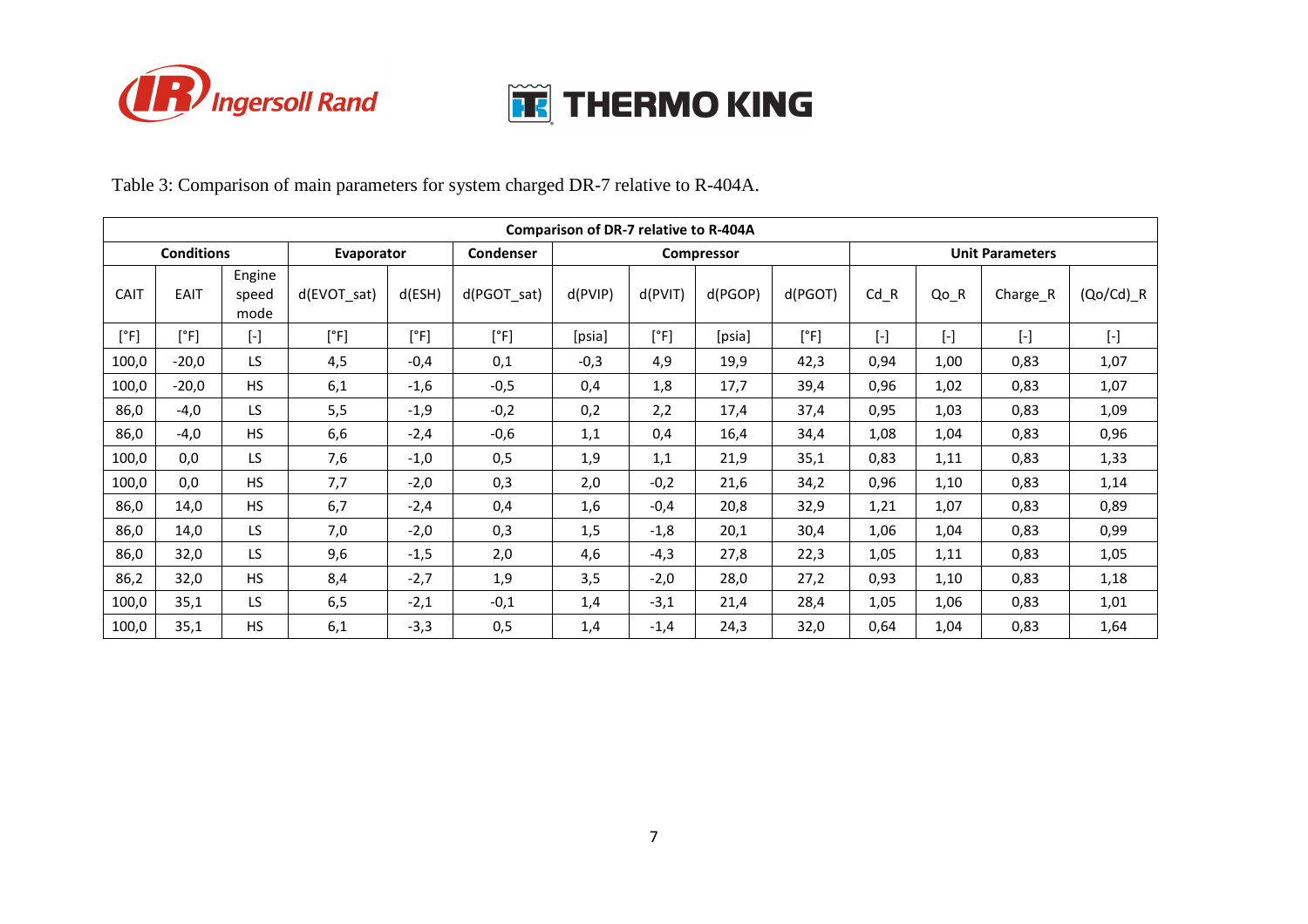



Table 4: Comparison of main parameters for system charged ARM-30a relative to R-404A.

| Comparison of ARM-30a relative to R-404A                          |             |                         |             |        |             |                        |         |         |         |           |           |          |                        |
|-------------------------------------------------------------------|-------------|-------------------------|-------------|--------|-------------|------------------------|---------|---------|---------|-----------|-----------|----------|------------------------|
| <b>Conditions</b><br>Evaporator<br>Condenser<br><b>Compressor</b> |             |                         |             |        |             | <b>Unit Parameters</b> |         |         |         |           |           |          |                        |
| <b>CAIT</b>                                                       | <b>EAIT</b> | Engine<br>speed<br>mode | d(EVOT_sat) | d(ESH) | d(PGOT_sat) | d(PVIP)                | d(PVIT) | d(PGOP) | d(PGOT) | Cd R      | $Qo_R$    | Charge_R | $(Qo/Cd)$ <sub>R</sub> |
| [°F]                                                              | [°F]        | $[\cdot]$               | [°F]        | [°F]   | [°F]        | [psia]                 | [°F]    | [psia]  | [°F]    | $[\cdot]$ | $[\cdot]$ | $[$      | $[\cdot]$              |
| 100,0                                                             | $-20,0$     | LS.                     | 3,8         | 1,0    | 8,7         | $-3,7$                 | 4,1     | $-9,7$  | 24,8    | 0,94      | 0,84      | 0,83     | 0,89                   |
| 100,0                                                             | $-20,0$     | <b>HS</b>               | 4,6         | 0,5    | 8,1         | $-3,3$                 | 2,7     | $-12,0$ | 24,3    | 0,96      | 0,81      | 0,83     | 0,85                   |
| 86,0                                                              | $-4,0$      | LS                      | 6,2         | $-1,5$ | 8,9         | $-3,4$                 | 1,4     | $-9,0$  | 20,9    | 0,80      | 0,95      | 0,83     | 1,19                   |
| 86,0                                                              | $-4,0$      | <b>HS</b>               | 7,1         | $-1,5$ | 8,4         | $-2,4$                 | 1,6     | $-10,6$ | 20,7    | 1,04      | 0,95      | 0,83     | 0,91                   |
| 100,0                                                             | 0,0         | <b>LS</b>               | 9,0         | $-0,9$ | 9,6         | $-1,2$                 | $-2,3$  | $-6,3$  | 14,6    | 0,94      | 1,04      | 0,83     | 1,10                   |
| 100,0                                                             | 0,0         | <b>HS</b>               | 8,6         | $-1,6$ | 8,9         | $-1,4$                 | $-1,6$  | $-8,6$  | 17,5    | 0,89      | 0,99      | 0,83     | 1,11                   |
| 86,0                                                              | 14,0        | <b>HS</b>               | 8,2         | $-2,1$ | 9,0         | $-1,8$                 | $-3,1$  | $-8,4$  | 14,4    | 1,17      | 0,99      | 0,83     | 0,85                   |
| 86,0                                                              | 14,0        | LS.                     | 9,4         | $-2,2$ | 10,0        | $-1,2$                 | $-13,7$ | $-5,0$  | 2,0     | 1,00      | 1,00      | 0,83     | 1,00                   |
| 86,0                                                              | 32,0        | LS.                     | 12,4        | $-2,3$ | 11,4        | 1,5                    | $-17,1$ | 0,8     | $-7,0$  | 1,11      | 1,05      | 0,83     | 0,95                   |
| 86,0                                                              | 32,0        | <b>HS</b>               | 11,7        | $-2,9$ | 11,1        | 0,9                    | $-9,2$  | $-0,2$  | 3,2     | 1,07      | 1,05      | 0,83     | 0,98                   |
| 100,0                                                             | 35,1        | <b>LS</b>               | 10,2        | $-3,4$ | 9,1         | $-0,7$                 | $-16,4$ | $-7,4$  | $-1,8$  | 1,10      | 1,02      | 0,83     | 0,93                   |
| 100,0                                                             | 34,9        | <b>HS</b>               | 9,7         | $-3,8$ | 9,5         | $-1,1$                 | $-7,7$  | $-5,5$  | 7,4     | 0,97      | 1,03      | 0,83     | 1,06                   |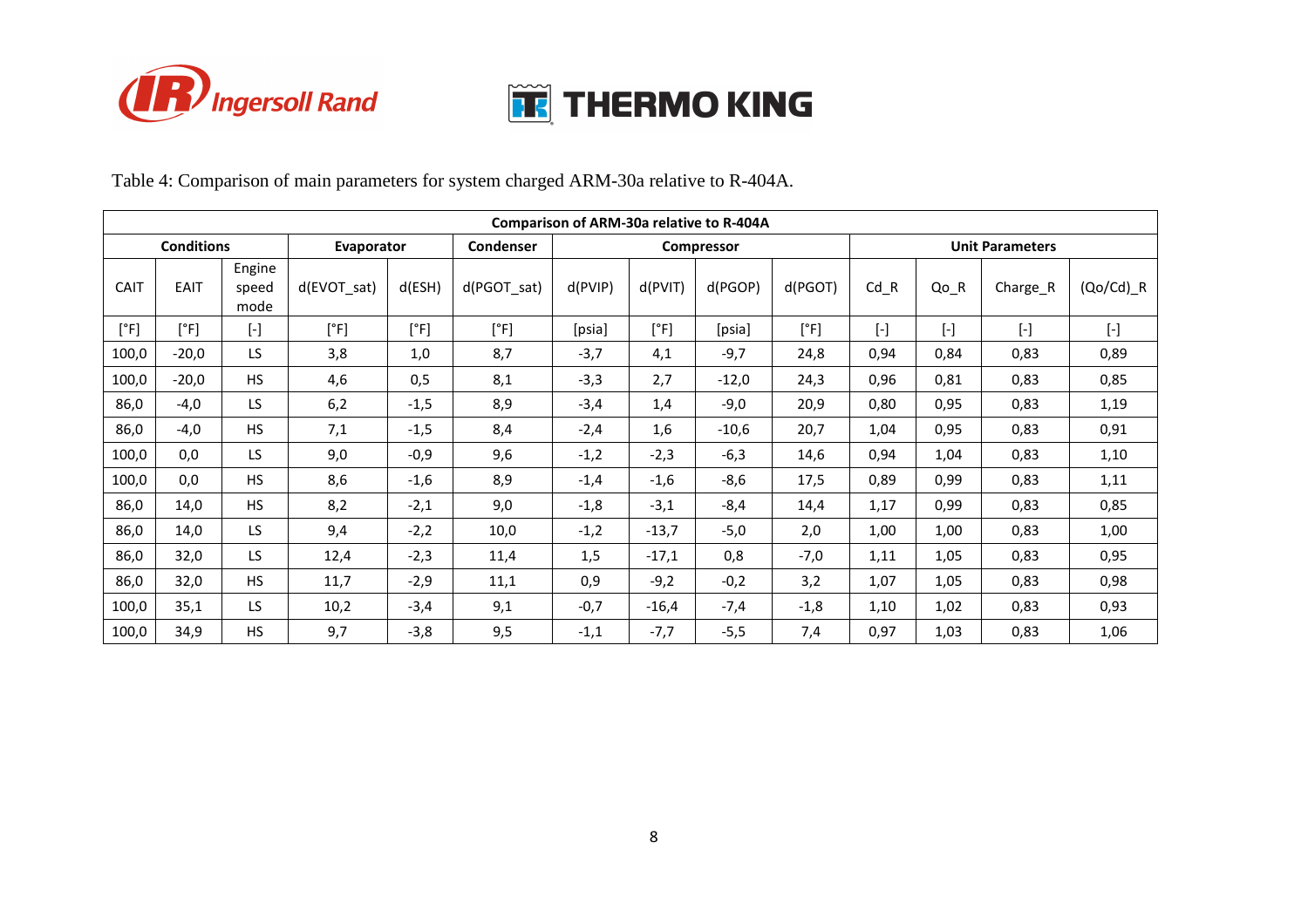



Overall performance results are illustrated in Figures 3 to 8. Figure 3 and 4 shows comparison of net cooling capacity for L-40, DR-7 and ARM-30a relative to R-404A. The cooling capacity was down to 21 % for L-40 and down to 19 % for ARM-30a at low return air temperature - 20 °F. At higher return air temperatures the cooling capacity was comparable to R-404A or up to 10 % for L-40 and up to 5 % for ARM-30a at return air temperature 32 °F. DR-7 cooling performance was comparable at low return air temperatures relative to R-404A and up to 11 % at higher return air temperatures.

Comparison of compressor discharge pressures relative to R-404A is shown in Figures 5 and 6. The measured discharge pressures for the unit charged with L-40 and ARM-30a were comparable or lower down to 4 % compared to R-404A. The measured discharge pressures for the unit charged with DR-7 were higher up to 9 % compared to R-404A.

Comparison of compressor discharge temperatures relative to R-404A is shown in Figures 7 and 8. The measured compressor discharge temperatures were higher for the circuit working with all alternative refrigerants, the most significant difference from R-404A was for L-40 and DR-7.



Figure 3: Comparison of net cooling capacity relative to R-404A under AHRI conditions.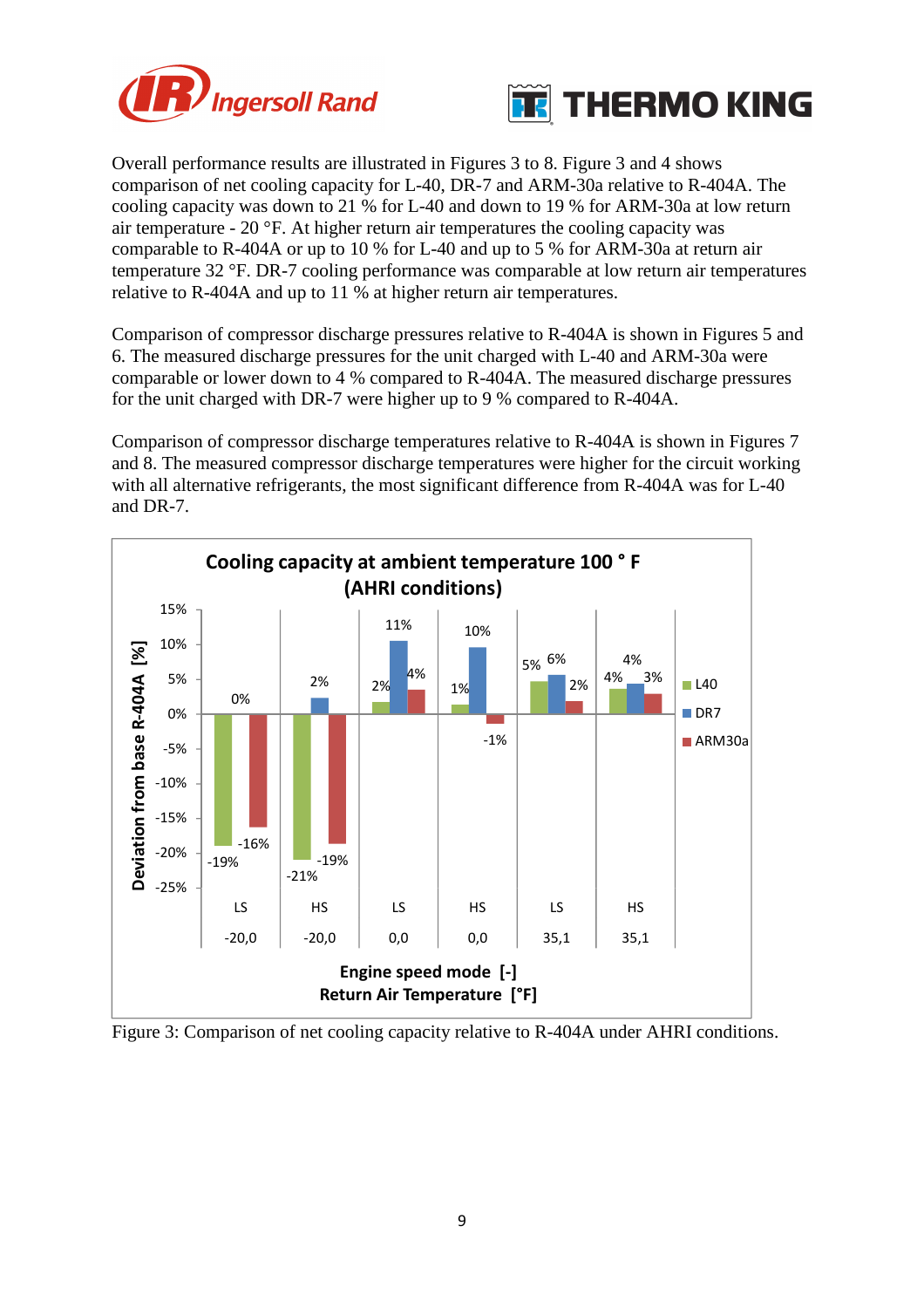





Figure 4: Comparison of net cooling capacity relative to R-404A under ATP conditions.



Figure 5: Comparison of compressor discharge pressure relative to R-404A under AHRI conditions.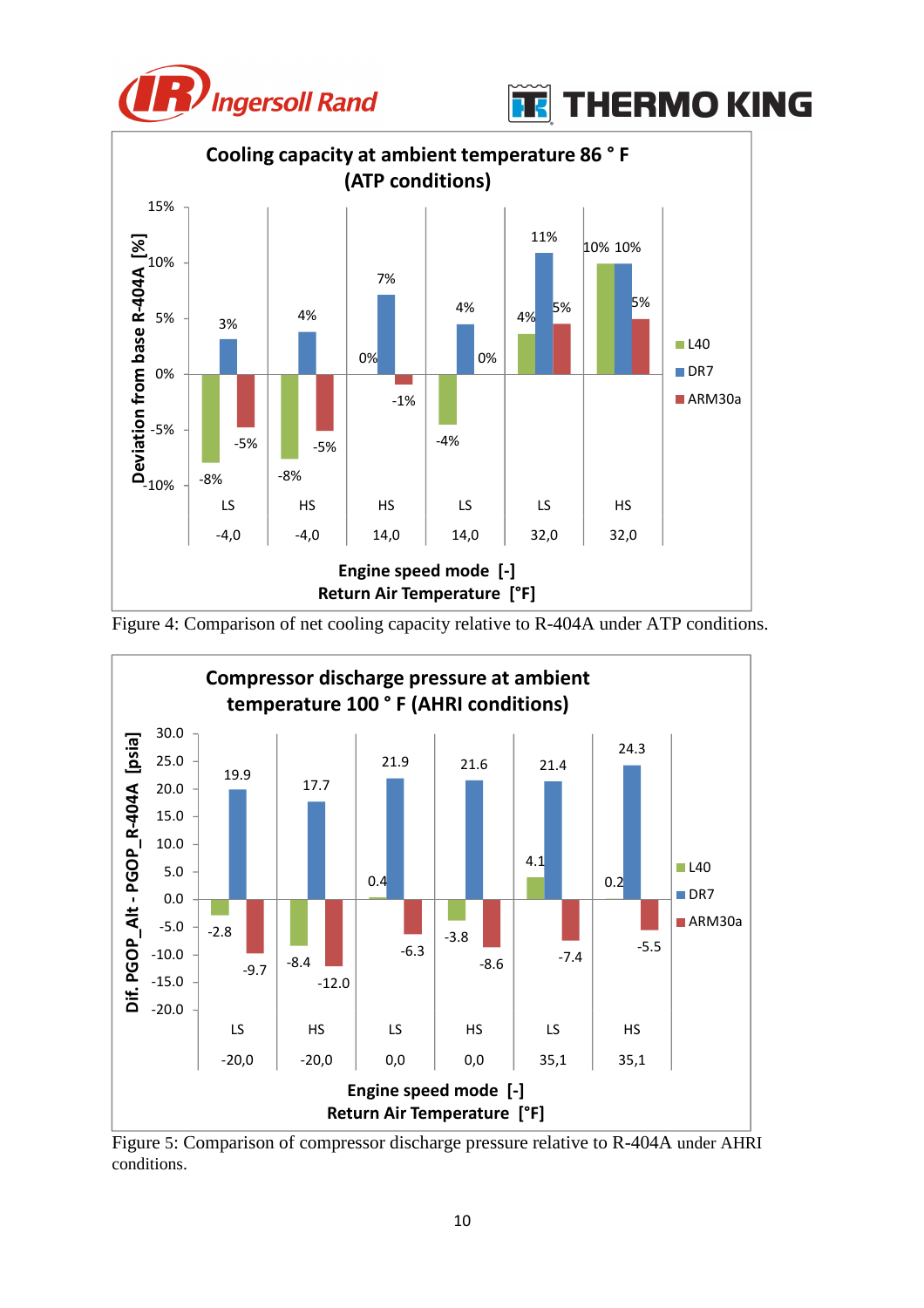



**FRITHERMO KING** 

Figure 6: Comparison of compressor discharge pressure relative to R-404A under ATP conditions.



Figure 7: Comparison of compressor discharge temperature relative to R-404A under AHRI conditions.